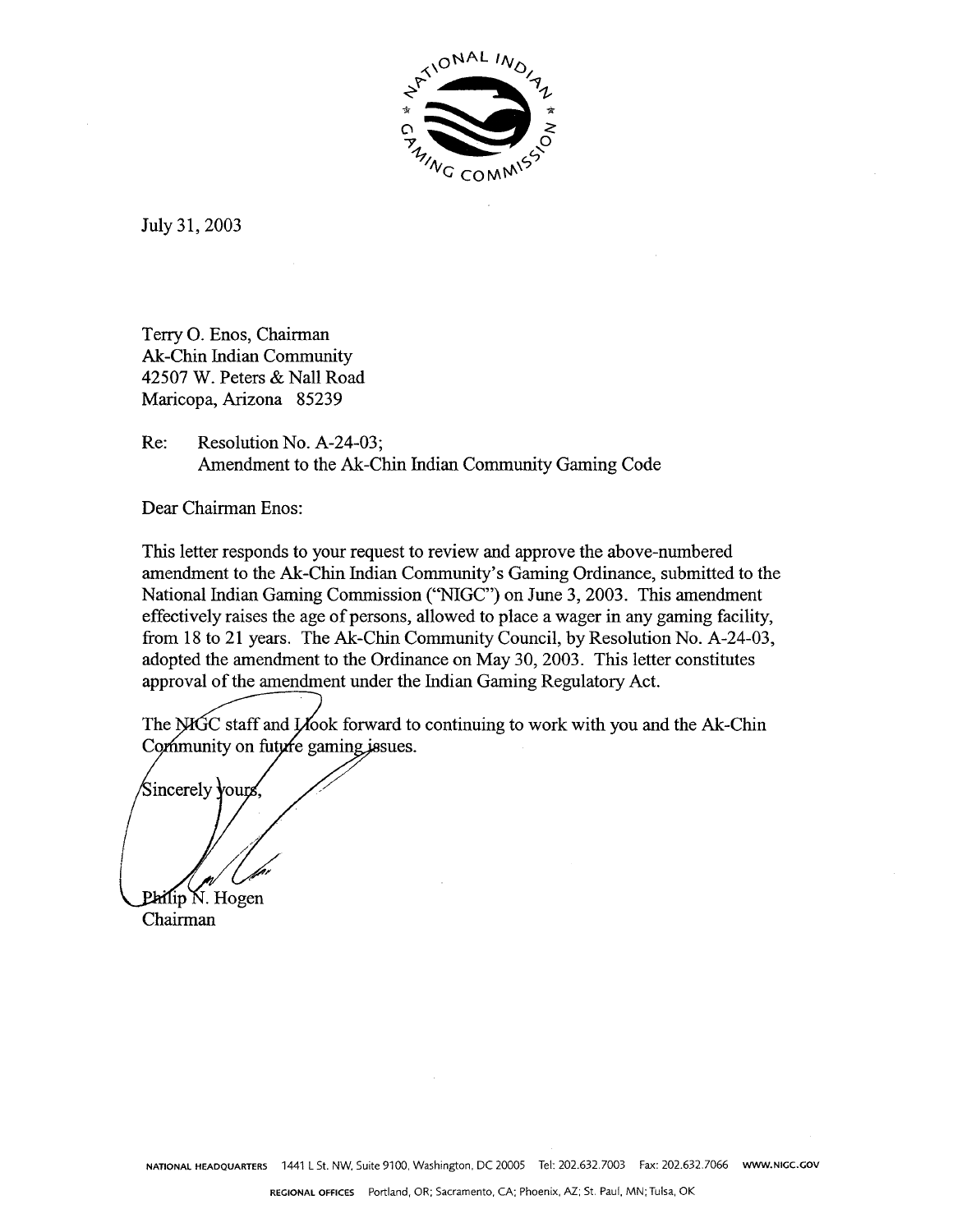**AK-CHIN INDIAN COMMUNITY COUNCIL** 

**42507 W. Peters** & Nall Road Maricopa, Arizona 85239 Telephone: **5201568-261 8** 



Resolution No. **A-24-03** 

## **RESOLUTION OF THE AK-CHIN INDIAN COMMUNITY COUNCIL**

A Resolution Amending Subsection (xv) of Section I1 of the Ak-Chin lndian Community Gaming Code (Ordinance No. A-1 -00)

- WHEREAS, the Ak-Chin lndian Community ("Community") is a federally recognized lndian Tribe organized pursuant to the lndian Reorganization Act of 1934; and
- WHEREAS, the Community is governed by the Ak-Chin Community Council (the "Council") pursuant to its Articles of Association (the "Articles") approved by the Secretary of Interior December 20, 1961; and
- WHEREAS, the Community entered into a Tribal/State Gaming Compact with the State of Arizona on December 4,2002, pursuant to the lndian Gaming Regulatory Act of 1988, Pub.L. 100-497, 25 U.S.C. **\$5** 2701-2721 and 18 U.S.C. 5s 1 166-1 168; and
- WHEREAS, the Community has an established casino operation, the Harrah's Phoenix Ak-Chin Casino, which opened to the public on December 27, 1994, and has since been in continuous operation; and
- WHEREAS, the Community enacted the Ak-Chin Community Gaming Code on January 5, 2000, which superceded in its entirety the Ak-Chin Community Gaming Code enacted on November 30, 1993; and
- WHEREAS, a copy of the Ak-Chin lndian Community Gaming Code (Ordinance No. A-1-00) was submitted to the Chairman of the National lndian Gaming Commission by letter dated January 11, 2000, from Melinda Silk, Ak-Chin Tribal Gaming Agency Attorney; and
- WHEREAS, the Council, the Tribal Gaming Commissioners, and the Executive Director of the Tribal Gaming Agency, have determined that the following amendment to Subsection (xv) of Section 11 of the Gaming Code meets the requirements of Section 3 (w)(2) of the Tribal/State Compact and that it is in the best interest of the Ak-Chin lndian Community, its gaming